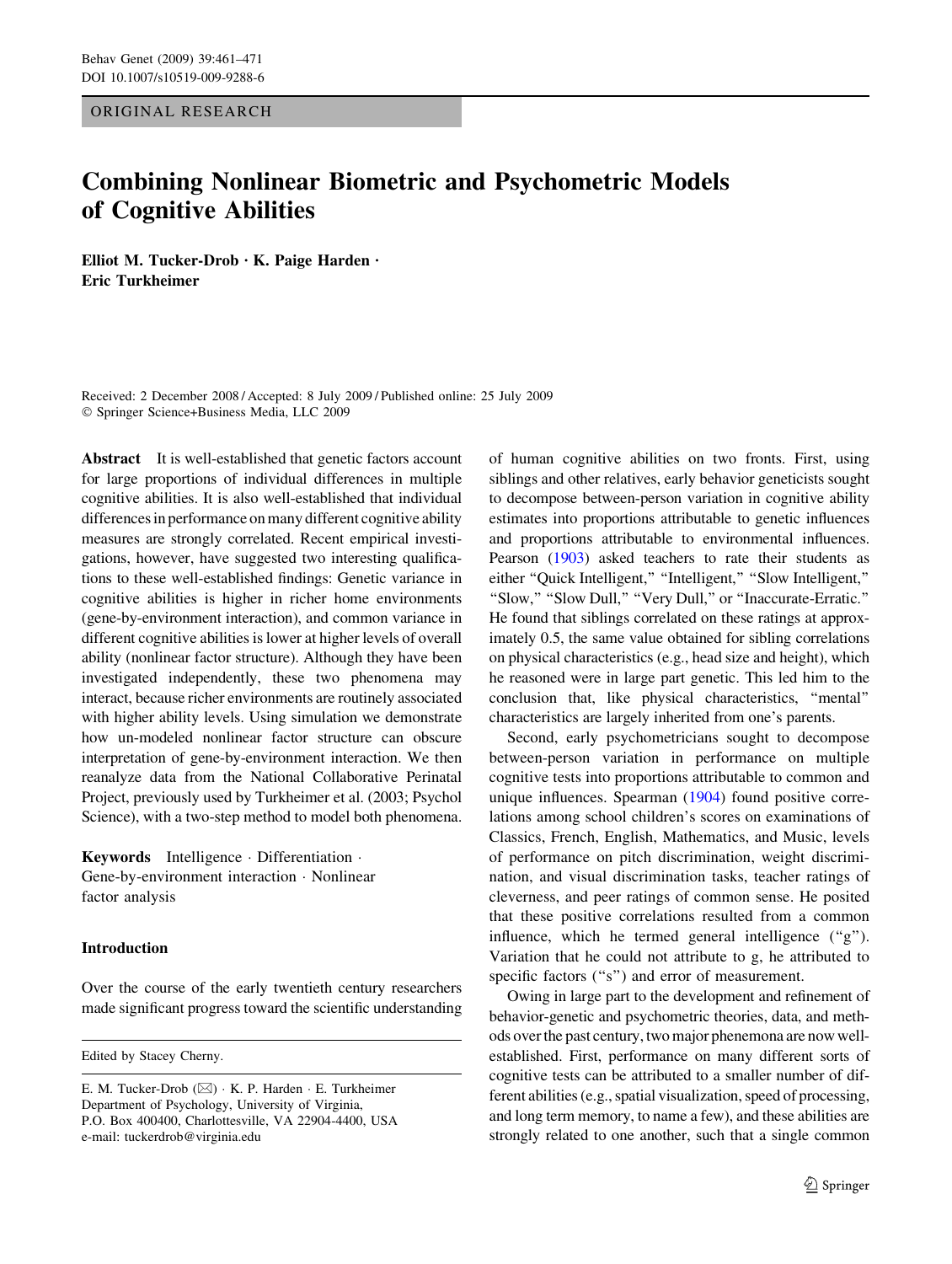Fig. 1 A latent variable model often used to examine multivariate cognitive ability data obtained from monozygotic (MZ) and dizygotic (DZ) twins reared together. Observed variables (e.g., the different cognitive tests, Y[m],  $Y[n],...,Y[x]$  are represented as squares, latent variables (e.g., general cognitive ability, and its genetic and environmental influences) are represented as circles, variances and covariance relationships are represented as two-headed arrows, and regression relationships are represented as one-headed arrows. SES represents socioeconomic status, a family-level covariate



factor can be presumed to influence them all (Carroll [1993](#page-9-0)). Second, approximately half of the variation in the single common factor (or a representative composite measure) can be attributed to genetic factors (Bouchard and McGue [2003](#page-9-0)).

Such behavior genetic and psychometric results can be simultaneously represented using a structural equation modeling framework. Figure [1](#page-1-0) depicts a popular version of such a representation, which is based on data from monozygotic and dizygotic twins reared together. This model can be subcategorized into a psychometric portion at the subordinate level and a biometric portion at the superordinate level. The psychometric portion of the model relies on the relations among multiple variables to infer a common phenotypic trait, whereas the biometric portion of the model relies on differences in the degrees of similarity between relatives of varying degrees of genetic relatedness in order to decompose variation in the trait into genetic, shared environmental, and nonshared environmental components.

<span id="page-1-0"></span>Although they occupy separate regions of the model, these psychometric and biometric levels of analysis are not independent. Rather, inference at the superordinate, biometric, level of analysis is dependent on the assumptions of the subordinate, psychometric, level. One well-known example of this dependency is when perfect measurement is incorrectly assumed, such that measurement error at the psychometric level is confounded with nonshared environement (''E'') at the biometric level. The focus of the current article is on a less well-recognized example of this dependency. We are specifically interested in the consequences for biometric analyses when a nonlinear factor structure holds but is not modeled.

Additive linear relations among variables is a central assumption of the standard structural equation modeling approach. This assumption requires that the relations between any two variables do not vary in magnitude according to the levels of those variables or any other variables. Recently, however, researchers have begun to construct and employ statistical methodologies that are capable of explicitly testing non-additive, nonlinear, structural equation models (e.g., Eaves and Erkanli [2003](#page-9-0); Muthén and Asparouhov [2003;](#page-9-0) Neale [1998;](#page-9-0) Purcell [2002](#page-10-0); Klein and Moosbrugger [2000\)](#page-9-0).

These new nonlinear methodologies are increasingly being applied by behavior-genetic researchers to address questions of gene-by-environment interaction. Based on such methods, Turkheimer et al. [\(2003](#page-10-0)) and Harden et al. [\(2007](#page-9-0)) have reported results which suggest that the genetic and environmental contributions to children's and adolescents' general cognitive ability differ according to socioeconomic status (a gene-by-environment interaction), such that genetic influences are higher and environmental influences are lower at higher levels of socioeconomic status  $(SES).<sup>1</sup>$  These results are consistent with theories (e.g., Bronfenbrenner and Ceci [1994](#page-9-0); Turkheimer and Gottesman [1991](#page-10-0)) which suggest that genetic propensities can be more fully cultivated, expressed, and actuated in more enriched

<sup>&</sup>lt;sup>1</sup> Although SES is generally considered an index of environmental quality, it may also partially reflect genetic factors as a result of the gene-environment correlation that occurs when children are reared by their biological parents. While this possibility may have substantive implications, it does not appear to affect the empirical finding that heritability is higher at higher levels of SES (Loehlin et al. [2009](#page-9-0)).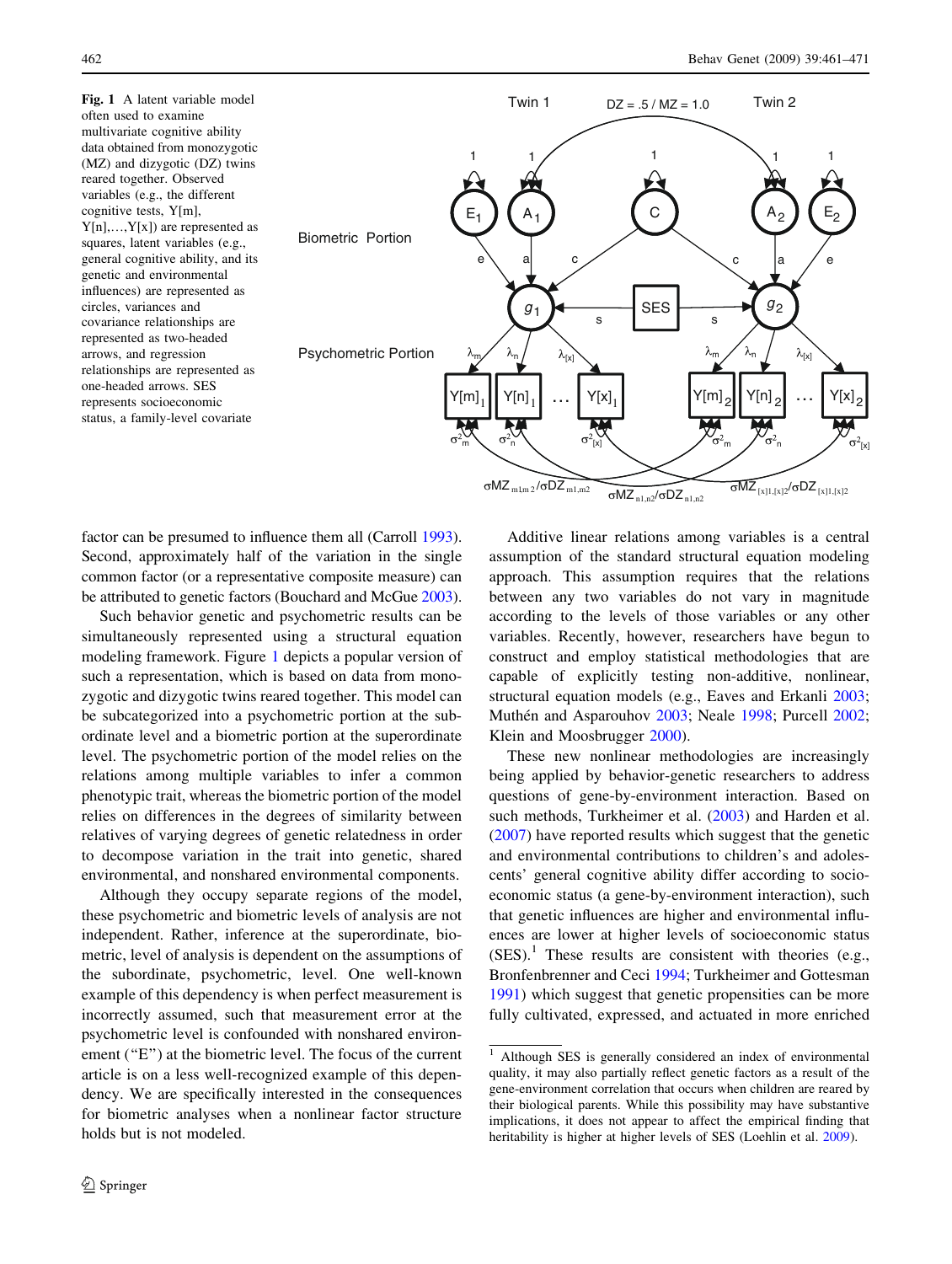and supportive environments. Bronfenbrenner and Ceci [\(1994](#page-9-0); p. 572) have suggested that such mechanisms may include ''enduring forms of interaction in the immediate environment…found in parent–child and child–child activities, group or solitary play, reading, learning new skills, problem solving, performing complex tasks, and acquiring new knowledge and know-how.''

Nonlinear methodologies have also recently been applied for psychometric scrutiny of the conventional linear factor model. There are at least two reasons to expect the factor structure of cognitive abilities to depart from linearity. The first reason is that the tests themselves may be poorly constructed, such that they have ceiling or floor effects, or uneven distributions of item difficulties, which can lead to observed scores being better indications of true scores at different levels of performance. Therefore, nonlinear factor structure can be a methodological nuisance than needs to be controlled for. The second reason is that the abilities themselves may be differentially related to one another according to various person-characteristics. Based on an application of nonlinear factor analysis to carefully scaled data from the normative sample of the Woodcock Johnson III Tests of Cognitive Abilities, Tucker-Drob ([2009;](#page-10-0) see Detterman and Daniel [1989](#page-9-0) for an earlier approach) has recently reported results suggesting that a common factor accounts for a decreasing proportion of variation in cognitive abilities at higher overall ability levels. These results are consistent with what has been termed the *ability differentiation hypothesis*, $2$ which states that cognitive abilities are more strongly related to one another at lower ability levels, where ''central [information processing mechanisms] are deficient [such that] they limit the efficiency of all other processes in the system'' (Detterman and Daniel, [1989](#page-9-0), p. 358). Anderson's theory of minimal cognitive architecture [\(1992](#page-9-0), [2001\)](#page-9-0) holds that speed of processing is this central mechanism that, for slower individuals, limits the efficiency of independent, domain-specific, ''processors.'' However, other plausible central mechanisms include executive functioning and working memory (see, e.g., Ackerman et al. [2005](#page-9-0); Salthouse et al. [2003;](#page-10-0) Tucker-Drob and Salthouse [2009](#page-10-0), for reviews and examinations of how executive functioning and working memory might be central to cognition).

As we suggested earlier, these findings from behaviorgenetic and psychometric analyses of nonlinearity may not be independent. For illustrative purposes, consider the most basic behavior-genetic model: a comparison of the test scores of monozygotic (MZ) twins reared apart. The higher the correlation between the twins' scores, the higher the estimated heritability. Let us assume that the true heritability of general cognitive ability is constant across SES levels. Now, if abilities are less related to one another with increasing general ability level, and if ability levels increase with socioeconomic status, then composite test scores representative of general ability will be worse indicators of the true latent ability at higher ability levels and thus at higher SES levels (this is analogous to the internal consistency of the composite score being lower at higher ability levels). Consequently, the correlation between the test scores of the first and second members of MZ twin pairs would be lower at higher SES levels, leading to artifactually lower estimates of heritability at higher SES levels. This line of reasoning becomes more complex when the design includes both MZ and DZ twins reared together.

In the current article we report the results of two simulation experiments that illustrate how an unmodeled nonlinear factor structure of cognitive ability may influence the estimates of gene-by-environment interaction in models for monozygotic and dizygotic twins reared together.<sup>3</sup> We predict that, under empirically plausible conditions, if abilities are indeed differentially related to one another according to general ability level, but this phenomenon is not modeled, heritability and environmentality will appear to differ according to levels of a variable that is correlated with general ability (e.g., SES). After presenting the simulation results, we present results from analyses of data on 7-year-old twins drawn from the National Collaborative Perinatal Project, a large sample study with a high proportion of impoverished and minority families (previously analyzed by Turkheimer et al. [2003\)](#page-10-0).

## Analysis of simulated data

The purpose of our two simulations was to demonstrate the impact of failure to model nonlinear relations among

<sup>2</sup> The related age differentiation–dedifferentiation hypothesis states that during childhood development, diverse learning processes result in the weakening of interrelations among abilities, and that during adulthood global sources of decline result in the strengthening of interrelations among abilities. While there is consistent support for the ability differentiation hypothesis, evidence for the age differentiation– dedifferentiation hypothesis is much more mixed (compare, e.g., Li et al. [2004,](#page-9-0) to Tucker-Drob [2009](#page-10-0); Tucker-Drob and Salthouse [2008](#page-10-0)). Because the data analyzed for the current study are from participants of the same approximate age (7 years), the age differentiation– dedifferentiation hypothesis is not examined here.

<sup>&</sup>lt;sup>3</sup> In more straightforward contexts, methodologists (e.g., Lubinski and Humphrys [1990](#page-9-0); MacCallum and Mar [1995;](#page-9-0) also see Bauer [2005](#page-9-0), for a treatment of this issue in multiple group factor analysis) have demonstrated how unmodeled nonlinear (quadratic) effects can be confused for interactions. MacCallum and Mar ([1995\)](#page-9-0), for example, explain that, with increasing correlation between two predictors, the products of the two predictors (i.e., the interaction term) is increasingly correlated with the product of a single predictor with itself (i.e., the quadratic term). Therefore, if the true regression model is quadratic but an interaction model is specified, the interaction term is likely to come out as significant.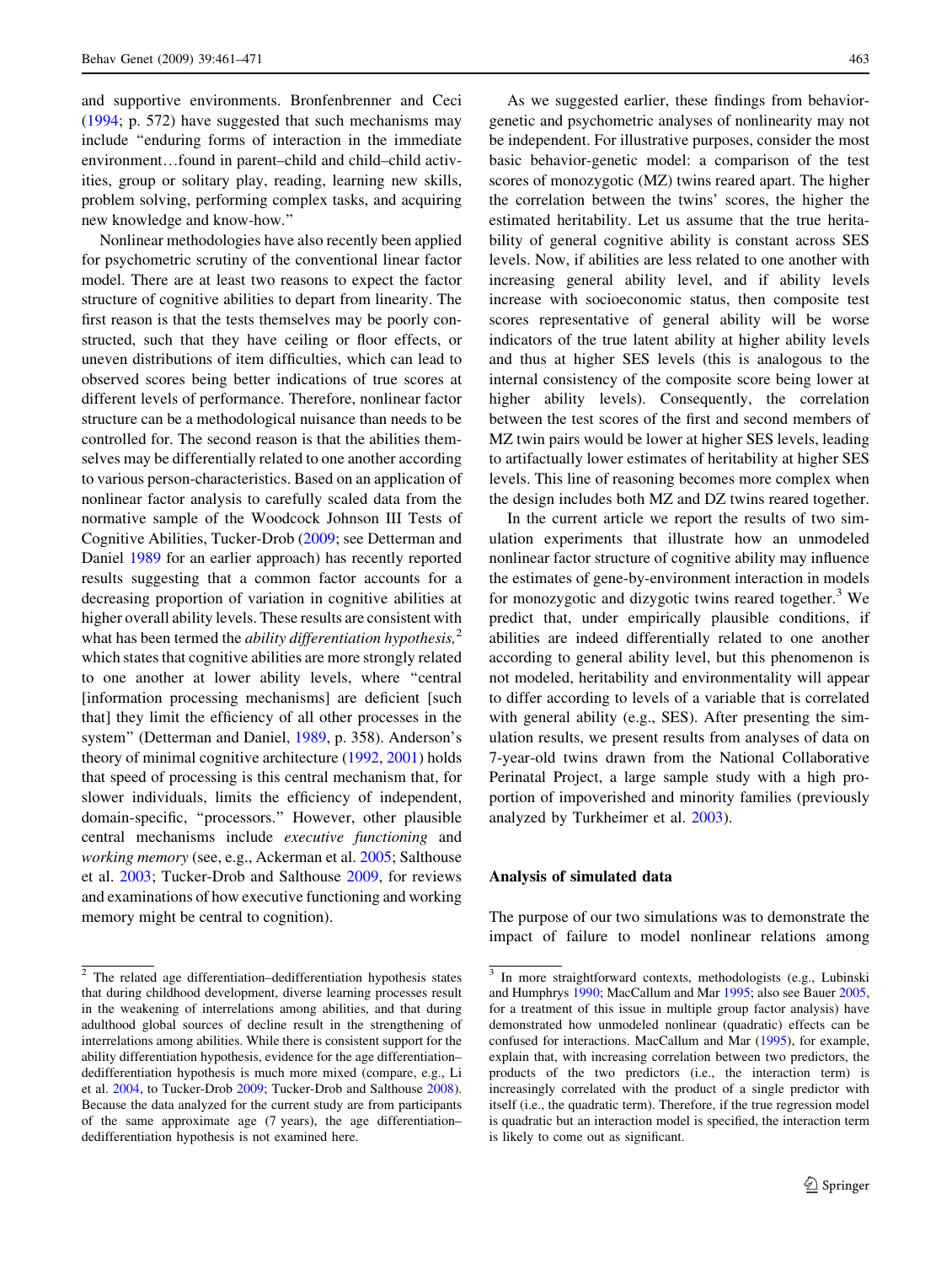abilities on estimates from biometric models of gene-byenvironment interaction. In our simulations we generated data according to models with nonlinear factor structure at the psychometric level, additive  $A$ ,  $C$ , and  $E$  contributions at the biometric level (i.e., no gene-by-environment interaction;  $G \times E$ ), and a family-level covariate. We then analyzed the data by forming unit-weighted composite scores for the phenotype for each twin and fitting a biometric model with provisions for  $G \times E$  (Purcell [2002](#page-10-0)).

All simulations were conducted in Mplus (Muthén and Muthén [1998–2007](#page-9-0)). The corresponding syntaxes are available on Eric Turkheimer's professional website [\(http://](http://people.virginia.edu/~ent3c/tuckerdrob/MPlus_Code.htm) people.virginia.edu/~[ent3c/tuckerdrob/MPlus\\_Code.htm](http://people.virginia.edu/~ent3c/tuckerdrob/MPlus_Code.htm)).

# True models

The true models were specified to be nonlinear in the factor loadings and statistically additive (i.e., no  $G \times E$ ) in the ACE components.

Equivalent nonlinear cognitive ability factor structures were specified for each twin as follows:

$$
Y[x]_{t,p} = \lambda_0[x] \cdot g_{t,p} + \lambda_1[x] \cdot g_{t,p}^2 + u[x]_{t,p}, \qquad (1)
$$

where  $Y[x]$  is the observed score on each of three tests  $(x)$ , each of which were indicators of a latent " $g$ " factor. The subscript t corresponds to the twin designation (i.e., first or second member of the pair), and the subscript  $p$  corresponds to the twin pair. g represents the latent factor representing general cognitive ability, and u represents testspecific residual factors, each specified to be uncorrelated, with variances  $\sigma_u^2$ . The  $\lambda_0$  coefficients on g represents the linear components of the factor-variable relations, and the  $\lambda_1$  coefficients on  $g^2$  represent the quadratic components of the factor-variable relations.

The *g* factor was specified to be influenced by four statistically additive and independent components: a measured family-level covariate (SES), a latent genetic component (A), a latent family-level shared environmental component (C), and a latent individual-level nonshared environmental component as follows:

$$
g_{t,p} = \mathbf{s} \cdot \text{SES}_p + \mathbf{a} \cdot A_{t,p} + \mathbf{c} \cdot C_p + \mathbf{e} \cdot E_{t,p}, \tag{2}
$$

where all four components (SES,  $A$ ,  $C$ , and  $E$ ) were specified to have unit variances. The additive genetic factors were correlated at 1.0 for monozygotic twins and 0.50 for dizygotic twins.

#### Specified models

<span id="page-3-0"></span>The specified models were fitted to unit-weighted composite scores (created by summing the scores on the three tests for each twin). These specified models allowed for potential

 $G \times E$  by allowing SES to modify the influences of A, C, and E on general cognitive ability. That is, the composite scores,  $y_{th}$ , were specified to be influenced by SES, A, C, and E, and the interactions between SES and  $A$ ,  $C$ , and  $E$ , as follows:

$$
y_{t,p} = s \cdot \text{SES}_p + (a_0 + a_1 \cdot \text{SES}_p) \cdot A_{t,p}
$$
  
+ 
$$
(c_0 + c_1 \cdot \text{SES}_p) \cdot C_p + (e_0 + e_1 \cdot \text{SES}_p) \cdot E_{t,p},
$$

$$
(3)
$$

where the s,  $a_0$ ,  $c_0$ , and  $e_0$  coefficients represent the main effects of SES,  $A$ ,  $C$ , and  $E$ , respectively, and the  $a_1$ ,  $c_1$ , and  $e_1$  coefficients represent the interactions of SES with A, C, and E, respectively. These interaction coefficients allow for the possibility that the heritability and environmentality of general cognitive ability differ according levels of socioeconomic status. Such interactions are not present in the true model.

## Results

Two sets of simulations were conducted, one in which the true model contained negative  $\lambda_1$  coefficients (all  $\lambda_1[x] = -0.2$ , such that g accounts for a decreasing proportion of variation in test scores at higher ability levels, and one in which the true model contained positive  $\lambda_1$ coefficients (all  $\lambda_1[x] = 0.2$ ), such that g accounts for an increasing proportion of variation in test scores at higher ability levels. For both simulations, the true models also contained the following parameter specifications:  $\lambda_0[x] =$ 1,  $\sigma_{\rm u}^2 = 0.1$ , s = 0.6, a = 0.7, c = 0.3, e = 0.5. This resulted in SES accounting for 30% of the variation in the phenotype, and A accounting for 59%, C accounting for 11%, and E accounting for 30% of the variation in the SES residualized phenotype. Fifty datasets were generated for each simulation. Each dataset contained complete data from 1,000 twin pairs (approximately 500 MZ and 500 DZ).

Figure [2](#page-4-0) displays the proportion of variance in the tests accounted for by the g factor as a function of the score on the g factor for the true models in Simulation 1 (top) and Simulation 2 (bottom). It can be seen that in Simulation 1 the g factor accounts for a decreasing proportion of variation in the test scores at higher scores on the g factor. Alternatively, it can be seen that in Simulation 2 the g factor accounts for an increasing proportion of variation in the test scores at higher scores on the g factor.

Figure [3](#page-5-0) displays the key results of the (mis)specified models. Plotted are the average proportions of variance in the SES-residualized composite test score accounted for by the A, C, and E components as functions of the SES score. It can be seen that, although not specified in the true models, SES moderation of the  $A$ ,  $C$ , and  $E$  influences was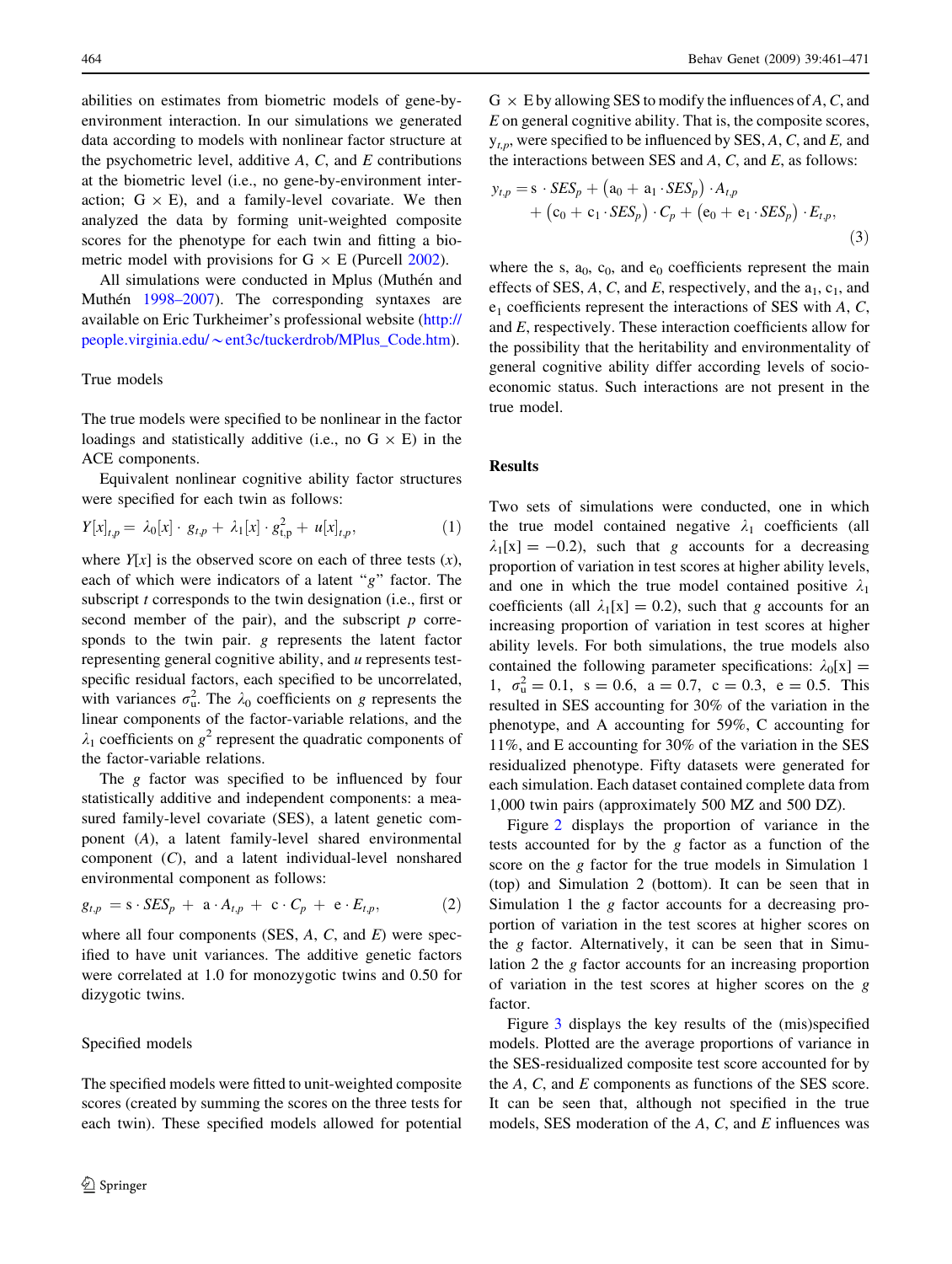

Fig. 2 Nonlinear effects in the true model. The proportion of variance in the tests accounted for by the g factor is plotted as a function of the score on the  $g$  factor for Simulation 1 (top) and Simulation 2 (bottom)

inferred.<sup>4</sup> In Simulation 1, these interactions were in the direction of lower heritability at higher levels of SES. In Simulation 2, these interactions were in the direction of higher heritability at higher levels of SES. Note that very similar trends were predicted by applying the equations analytically derived in Appendix 1 to similar sets of assumed true values of  $a^2$ ,  $c^2$ , and  $e^2$ ,  $\lambda 0$ ,  $\lambda 1$ ,  $\sigma_u^2$ , and s. These results highlight the perils of failing to properly model the (nonlinear) factor structure of the phenotype at the psychometric level. In the next section we report results of  $G \times E$  analyses of real data in which a nonlinear factor model is specified at the psychometric level.

## <span id="page-4-0"></span><sup>4</sup> In Simulation 1, 96% of the  $a_1$ , 60% of the  $c_1$ , and 98% of the  $e_1$ parameters were significantly different from 0 at  $P < 0.05$ . In Simulation 2, 92% of the  $a_1$ , 44% of the  $c_1$ , and 100% of the  $e_1$ parameters were significantly different from 0 at  $P < 0.05$ .

#### Analysis of observed data

## Participants

Here we report a reanalysis of data from the National Collaborative Perinatal Project, previously used by Turkheimer et al. [\(2003](#page-10-0)). Data were analyzed from 319 pairs of 7-year-old twins (114 monozygotic pairs, 205 dizygotic pairs) drawn from a parent sample of 59,397 children whose mothers were recruited from 12 urban hospitals across the United States during pregnancy and followed thereafter. One twin pair was removed as an outlier because one member of the pair was identified as brain damaged at birth. The dizygotic twins consisted of 81 same-sex pairs and 124 opposite-sex pairs. Previous examinations (Turkheimer et al. [2003](#page-10-0)) revealed no differences between same-sex and opposite sex pairs, and they were therefore combined for all analyses. Twins were 43% White, 54% Black, and 3% "Other." Many of the twins came from impoverished families. The median years of education for mothers and fathers was 11 years and 12 years, respectively. Note, however, that there was substantial variation in familial socioeconomic status. To illustrate, parental education ranged from 1 year (practically no formal schooling) to 18 years (a Master's degree).

## Measures

As in Turkheimer et al. ([2003\)](#page-10-0), socioeconomic scores were computed from a linear combination of combined parental occupation, occupation status, and income, and placed on a 100-point scale.

Whereas the Turkheimer et al. ([2003\)](#page-10-0) analyses were based on composite IQ measures (PIQ, VIQ, & FSIQ), data were actually available for twelve separate cognitive tests, many from the Wechsler Intelligence Scale for Children, which are the basis of the analyses reported here. Here we are concerned with the single factor common to all twelve tests. Although contemporary representations of cognitive ability structure include multiple cognitive abilities, it is well-established that at the highest level of analysis, a single factor can be statistically extracted (Carroll  $1993$ ).<sup>5</sup> We extract this "g" factor from the following twelve measures: Arithmetic, Auditory Memory for Digits, Auditory Vocal Association Test, Bender Gestalt, Digit Span, Harris Drawing Test, Information, Picture Arrangement, Reading, Spelling, Vocabulary, and Word Identification. Descriptive statistics for these tests are provided in Table [1](#page-6-0).

<sup>5</sup> Although the differential age trends of fluid and crystallized abilities (see, e.g., McArdle et al. [2002](#page-9-0)) undermines the validity of a single common factor, this issue is not directly relevant to the current study, because all participants were 7 years old.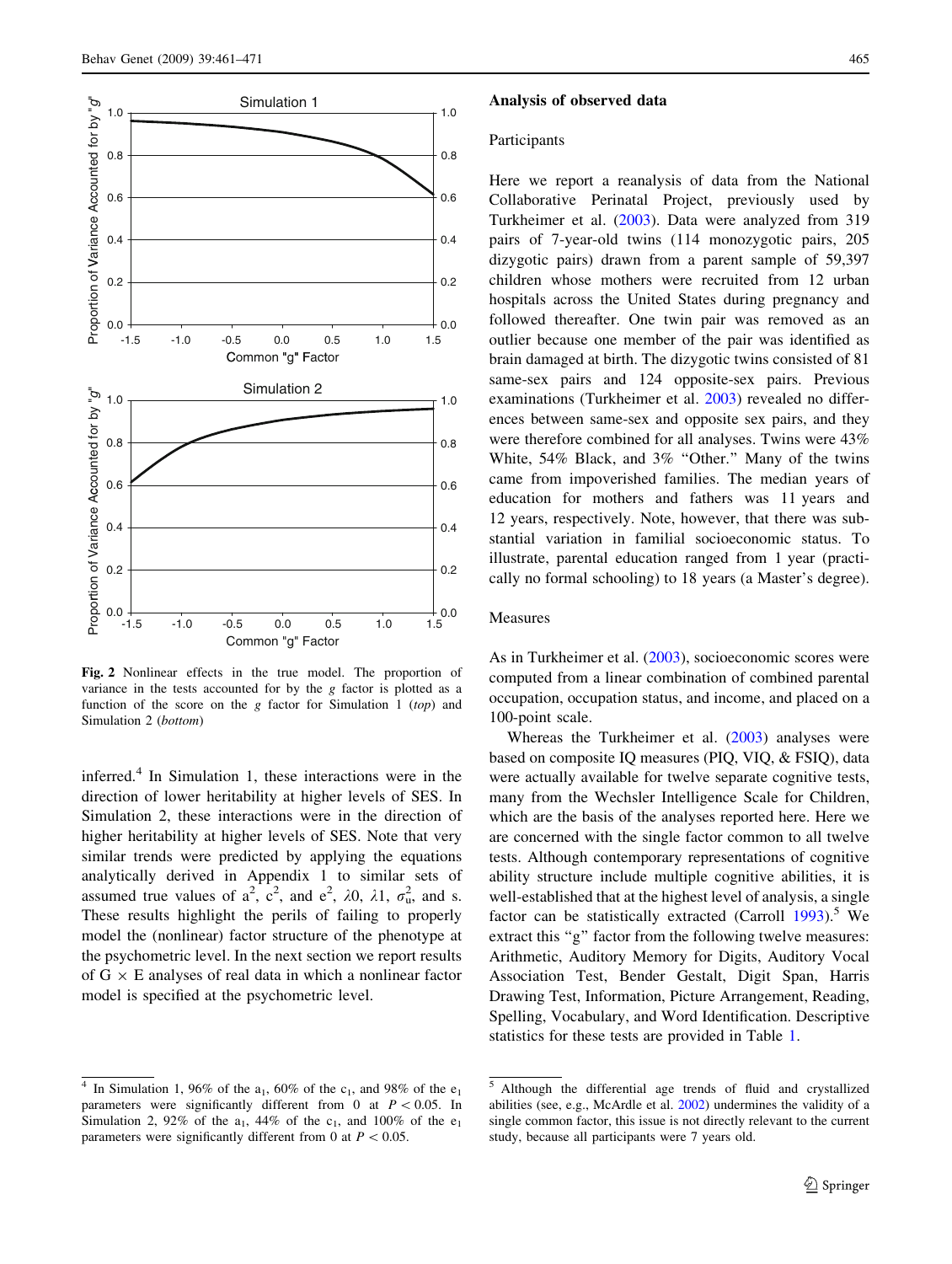

Fig. 3 Biometric results for the fitted model (solid line) and the true model (dashed line) from Simulation 1 (top) and Simulation 2 (bottom). The proportions of variance in the composite score

Because only total score data were available for each test, we were unable to perform item level analyses to determine test reliability, check for ceiling and floor effects, or carry out item response theory scaling. Interval measurement therefore cannot be assumed, and we are therefore careful not to make strong substantive inferences with respect to the magnitude or direction of the (nonlinear) results at the psychometric level. Nevertheless, any nonlinear effects that may exist, even if artifacts of poor test properties, are important to account for, as our simulations demonstrate that, if these effects are not modeled, they can lead to spurious  $G \times E$ findings, or even perhaps mask a true  $G \times E$  effect.

## Analytic procedure

In a first step, Mplus was used to fit a nonlinear factor model to data from one twin per pair with maximum likelihood estimation. This model was specified to control for the main effects of SES, and to have linear and quadratic influences of the common g factor as follows:

$$
Y[x]_{t,p} = s[x] \cdot SES_p + \lambda_0[x] \cdot g_{t,p} + \lambda_1[x] \cdot g_{t,p}^2 + u[x]_{t,p}. \quad (4)
$$

<span id="page-5-0"></span>The  $\lambda_0[x]$  and  $\lambda_1[x]$  parameters were then retained and a full twin model was specified in WinBUGS using Gibbs sampling estimation. Our movement from the Mplus maximum likelihood estimation method to the WinBUGS Gibbs sampling estimation method was necessary because of

accounted for by the genetic (a), shared environmental (c), and nonshared environmental (e) factors are plotted as functions of the SES level. SES on the x-axis is on a Z metric

the added complexity of simultaneously modeling nonlinear factor structure and gene-by-environment interaction. As interaction and nonlinear terms are added, a model specified using maxim likelihood estimation in Mplus becomes ''increasingly more computationally demanding'' (p. 61, Muthén and Muthén [1998–2007](#page-9-0)) to the point of intractability. Alternatively, using Gibbs sampling makes fitting such complex nonlinear and interactive models computationally feasible (Eaves and Erkanli [2003](#page-9-0)).

The full model included a psychometric portion that was equivalent to that specified by Eq. [4,](#page-5-0) except, rather than freely estimating  $\lambda$ 1 and  $\lambda$ 2, these parameters were fixed to those that had been retained from the Mplus output. Similar to Eq. [3,](#page-3-0) the biometric portion of the model included the main effects of  $A$ ,  $C$ , and  $E$ , as well as interactions between SES and A, C, and E. However, rather than specifying SES to modify the regressions of  $g$  on the  $A$ ,  $C$ , and  $E$  components, SES was specified to modify the log-transformed variances of A, C, and E. This portion of the model is written as

$$
g_{t,p} = A_{t,p} + C_p + E_{t,p},
$$
\n(5)

$$
\sigma_{A,t,p}^2 = \exp\left(a_0 + a_1 \cdot SES_p\right) \tag{6}
$$

$$
\sigma_{C,p}^2 = \exp(c_0 + c_1 \cdot SES_p) \tag{7}
$$

$$
\sigma_{E,t,p}^2 = \exp(e_0 + e_1 \cdot SES_p) \tag{8}
$$

This specification was found to yield more stable parameter estimates in WinBugs. Both this specification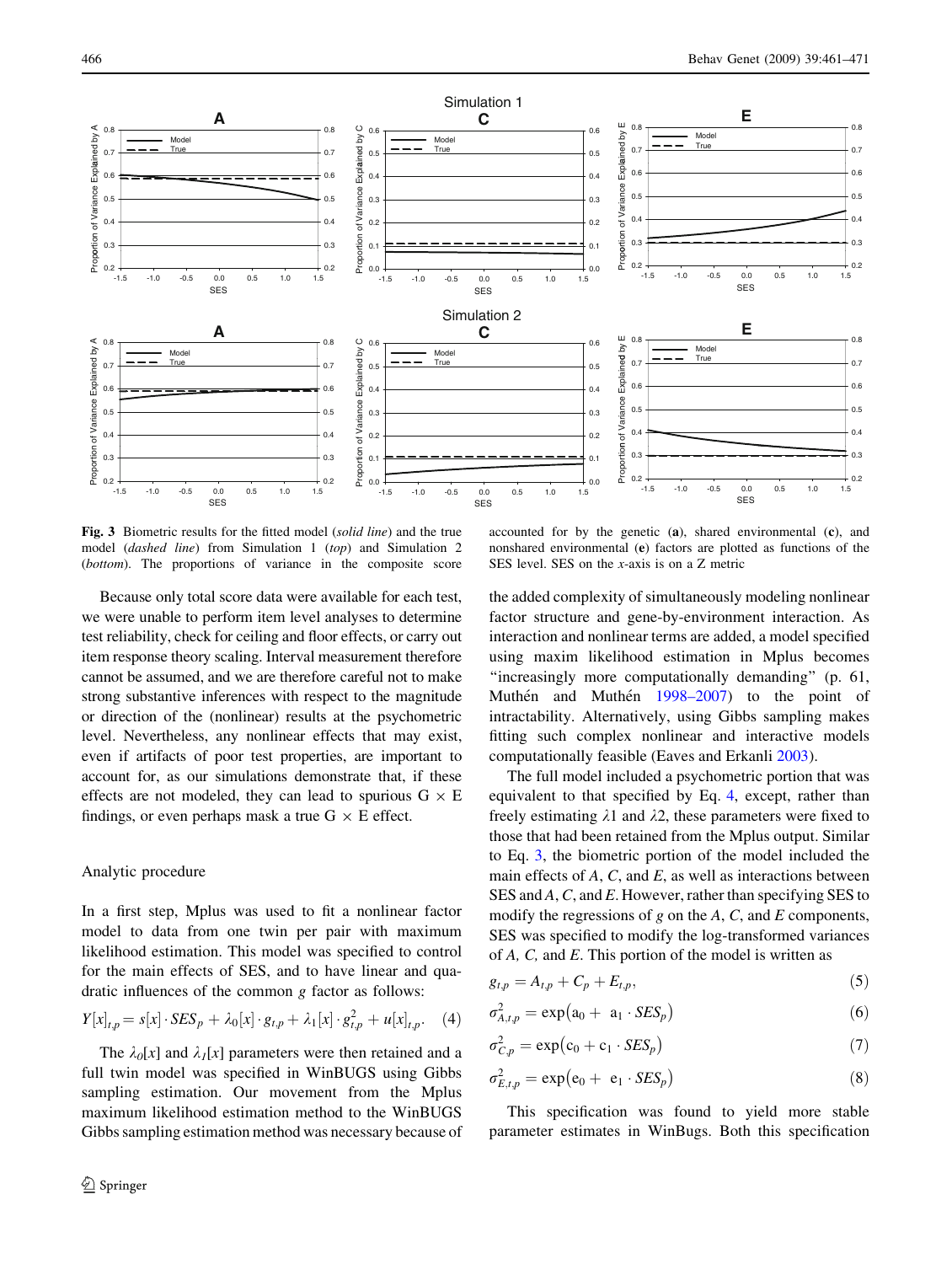## Table 1 Descriptive statistics of variables by zygosity

| Variable                        | Twin 1            |       |       |           | Twin 2 |       |       |           | Twin 1, Twin 2 |
|---------------------------------|-------------------|-------|-------|-----------|--------|-------|-------|-----------|----------------|
|                                 | Min               | Max   | Mean  | <b>SD</b> | Min    | Max   | Mean  | <b>SD</b> | Correlation    |
|                                 | Monozygotic twins |       |       |           |        |       |       |           |                |
| SES score                       | 6.00              | 96.00 | 45.25 | 24.45     | 6.00   | 96.00 | 45.25 | 24.45     |                |
| Arithmetic                      | 4.00              | 32.00 | 18.54 | 4.30      | 3.00   | 31.00 | 18.30 | 4.94      | 0.78           |
| Auditory Memory for Digits      | 30.00             | 75.00 | 48.28 | 8.11      | 20.00  | 70.00 | 47.67 | 8.85      | 0.55           |
| Auditory Vocal Association Test | 4.00              | 25.00 | 16.48 | 4.59      | 4.00   | 26.00 | 15.83 | 4.83      | 0.85           |
| <b>Bender Gestalt</b>           | 12.00             | 30.00 | 22.57 | 4.05      | 11.00  | 30.00 | 22.43 | 4.22      | 0.65           |
| Digit Span                      | 0.00              | 12.00 | 6.35  | 2.03      | 0.00   | 11.00 | 6.23  | 2.22      | 0.59           |
| Harris Drawing Test             | 7.00              | 33.00 | 19.56 | 6.26      | 5.00   | 37.00 | 19.02 | 6.30      | 0.64           |
| Information                     | 1.00              | 13.00 | 6.40  | 1.93      | 0.00   | 13.00 | 6.44  | 2.10      | 0.69           |
| Picture Arrangement             | 1.00              | 5.48  | 2.87  | 1.10      | 1.41   | 5.00  | 2.87  | 1.06      | 0.61           |
| Reading                         | 6.00              | 71.00 | 31.84 | 11.05     | 0.00   | 69.00 | 30.84 | 11.74     | 0.90           |
| Spelling                        | 6.00              | 43.00 | 22.63 | 5.97      | 3.00   | 40.00 | 22.06 | 5.92      | 0.87           |
| Vocabulary                      | 0.00              | 35.00 | 15.75 | 6.45      | 6.00   | 32.00 | 15.46 | 5.55      | 0.79           |
| Word Identification             | 35.00             | 76.00 | 58.25 | 10.41     | 40.00  | 80.00 | 57.22 | 10.52     | 0.83           |
|                                 | Dizygotic twins   |       |       |           |        |       |       |           |                |
| SES score                       | 3.00              | 96.00 | 43.89 | 22.40     | 3.00   | 96.00 | 43.89 | 22.40     |                |
| Arithmetic                      | 3.00              | 35.00 | 19.14 | 4.38      | 5.00   | 31.00 | 19.13 | 3.95      | 0.52           |
| Auditory Memory for Digits      | 30.00             | 80.00 | 50.82 | 9.86      | 30.00  | 80.00 | 52.66 | 11.18     | 0.32           |
| Auditory Vocal Association Test | 5.00              | 26.00 | 16.50 | 4.13      | 5.00   | 24.00 | 16.90 | 3.95      | 0.70           |
| <b>Bender Gestalt</b>           | 12.00             | 31.00 | 22.93 | 4.04      | 11.00  | 31.00 | 22.82 | 3.88      | 0.49           |
| Digit Span                      | 0.00              | 10.00 | 6.42  | 2.05      | 0.00   | 11.00 | 6.50  | 2.05      | 0.43           |
| Harris Drawing Test             | 7.00              | 35.00 | 19.01 | 5.93      | 4.00   | 34.00 | 19.50 | 5.55      | 0.45           |
| Information                     | 1.00              | 13.00 | 6.62  | 1.97      | 0.00   | 12.00 | 6.63  | 1.87      | 0.52           |
| Picture Arrangement             | 0.00              | 5.57  | 2.99  | 1.11      | 0.00   | 5.29  | 2.88  | 1.08      | 0.51           |
| Reading                         | 8.00              | 81.00 | 32.00 | 11.72     | 3.00   | 63.00 | 31.82 | 11.35     | 0.69           |
| Spelling                        | 6.00              | 45.00 | 22.66 | 6.08      | 2.00   | 38.00 | 22.81 | 5.61      | 0.67           |
| Vocabulary                      | 2.00              | 37.00 | 15.88 | 5.45      | 6.00   | 30.00 | 16.05 | 4.79      | 0.63           |
| Word Identification             | 38.00             | 95.00 | 59.34 | 8.87      | 39.00  | 80.00 | 58.97 | 9.94      | 0.63           |

and the Eq. [3](#page-3-0) specification are nearly identical in substance.

Finally, the unique  $A$ ,  $C$ , and  $E$  components were also estimated for each test. These components were not focused on, as previous work (Turkheimer et al. in press) suggested that the SES moderation occurs on the common rather than unique A, C, and E components.

# Psychometric results

<span id="page-6-0"></span>As mentioned previously, the psychometric model was fit to data from one randomly chosen twin per pair. The addition of quadratic loading components  $(\lambda_1)$  to the psychometric model significantly improved fit beyond a simple linear model,  $\chi^2(12) = 76.40$ ,  $P < 0.01$ . Consistent with earlier work (e.g., Detterman and Daniel [1989](#page-9-0); Tucker-Drob [2009\)](#page-10-0), the overall trend was one in which the proportion of variance accounted for by the  $g$  factor was lower at higher ability levels. This effect is displayed in Figure [4,](#page-7-0) where it can be seen that the proportion of variance accounted for by g differs by approximately 7% from 1.5 SD's below the mean factor score to 1.5 SD's above the mean factor score. Accounting for these nonlinear effects should ensure that they do not obscure the true moderator effects in the biometric portion of the model.

#### Behavior-genetic results

The  $a_1$ ,  $c_1$ , and  $e_1$  interaction parameters were all statistically significant, as the 95% credible intervals for these parameters did not surround zero. These interaction effects are plotted in Fig. [5,](#page-7-0) where it can be seen that genetic variance in  $g$  increases with increasing SES, whereas shared and non-shared environmental variance in g decreases with increasing SES. This pattern of results is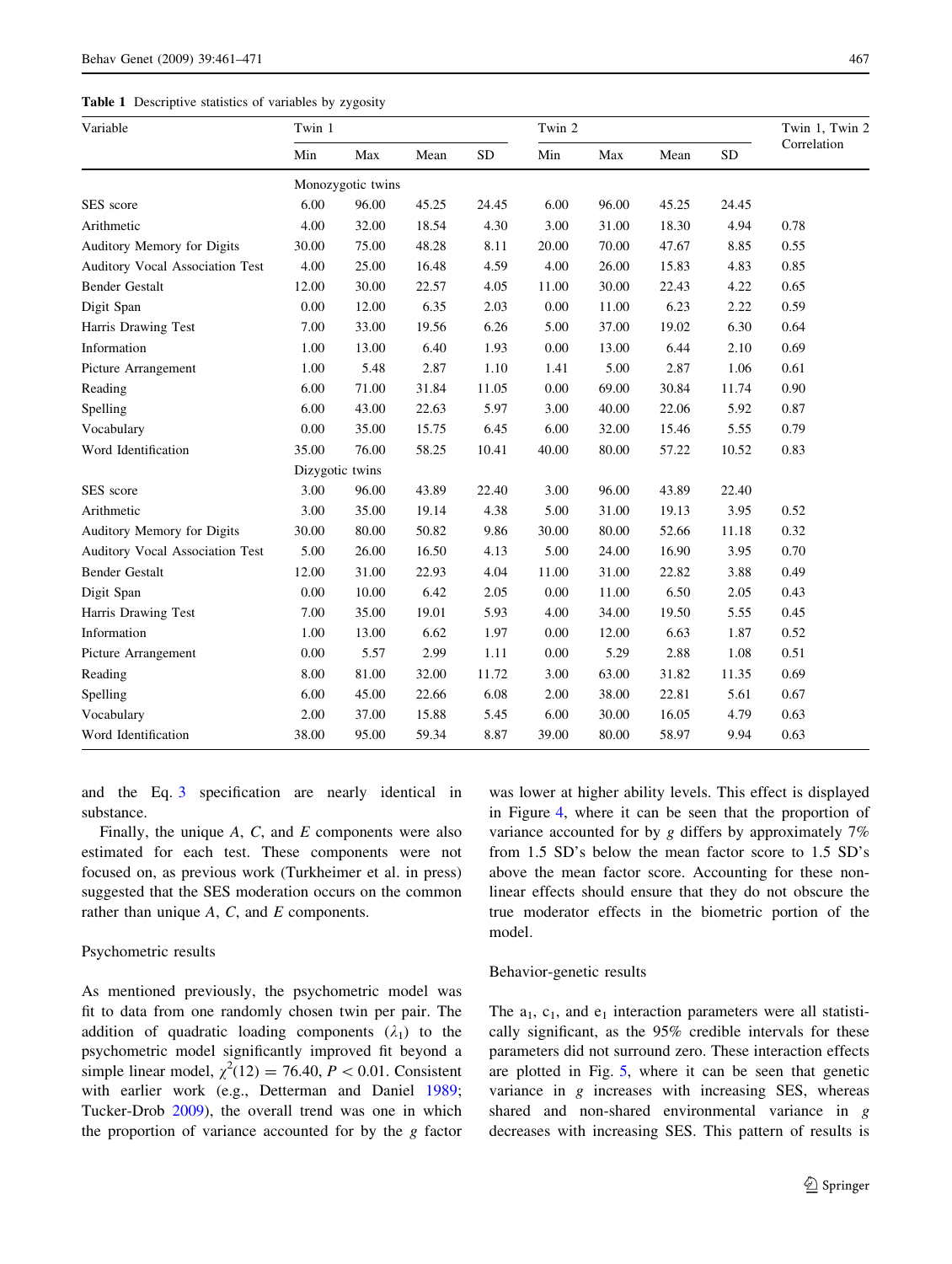

Fig. 4 Psychometric results from analyses of observed data. The proportion of standardized variance in the tests accounted for by the common factor, g, is plotted as a function of the common factor score. The common factor on the x-axis is on a Z metric

consistent with previous research that did not account for the possible confounding of an unmodeled nonlinear factor structure (e.g., Harden et al. [2007;](#page-9-0) Turkheimer et al. [2003](#page-10-0)), and suggests that genetic factors are more influential in richer family environments.

# Discussion

The assumption of statistical additivity has historically been one of computational convenience that has enabled for much progress in the scientific understanding of human cognitive abilities over the past century. With the main biometric and psychometric features of cognitive abilities now well-established at the population level (see e.g., Carroll [1993](#page-9-0); Petrill [1997](#page-9-0)), and with continued computational, statistical, and theoretical advancements, scientific investigations of human cognitive abilities are proceeding in increasingly idiographic directions. Such directions include examinations of family-specific and person-specific

modifiers of the genetic and environmental determinants of cognitive abilities, and of the positive relations among cognitive abilities. These directions do, however, also come with new methodological complications. Using simulation, we demonstrated that, if not modeled, nonlinear structure at the psychometric level can lead to spurious gene-by-environment interaction findings when no such phenomena actually exist (also see Appendix 1 for an analytical derivation).

In our analyses of observed data we found evidence for both nonlinear factor structure and gene-by-environment interaction. At the psychometric level, the general pattern was one of lower ability interrelations for higher ability individuals. After taking nonlinear factor structure into account, a pattern of higher heritability and lower environmentality of general cognitive ability with increasing socioeconomic status was found. This interaction was consistent with that indentified in previous analyses of this same dataset, in which the nonlinear factor structure was not accounted for (Turkheimer et al. [2003](#page-10-0)), and with that identified in a previous study with different data (Harden et al. [2007\)](#page-9-0), which also did not have provisions for nonlinear factor structure. The interaction is consistent with theoretical perspectives (e.g., Bronfenbrenner and Ceci [1994](#page-9-0)) that genetic propensities are most fully actualized when environmental constraints are lifted and opportunities to foster the propensities are in place.

## Qualifications and limitations

One limitation of our real data analysis is that only raw score, and not item-level, data were available for the individual tests. This prevented us from running more detailed analyses, such as testing for ceiling and floor effects. Therefore, while the results reported here are generally consistent with the hypotheses that abilities themselves are differentially related according to general ability level, we cannot rule out the possibility that the



<span id="page-7-0"></span>Fig. 5 Biometric results from analyses of observed data. The proportions of variance in common factor accounted for by the genetic (a), shared environmental (c), and nonshared environmental (e) factors, are plotted as functions of the SES level. SES on the x-axis is on a 100 point scale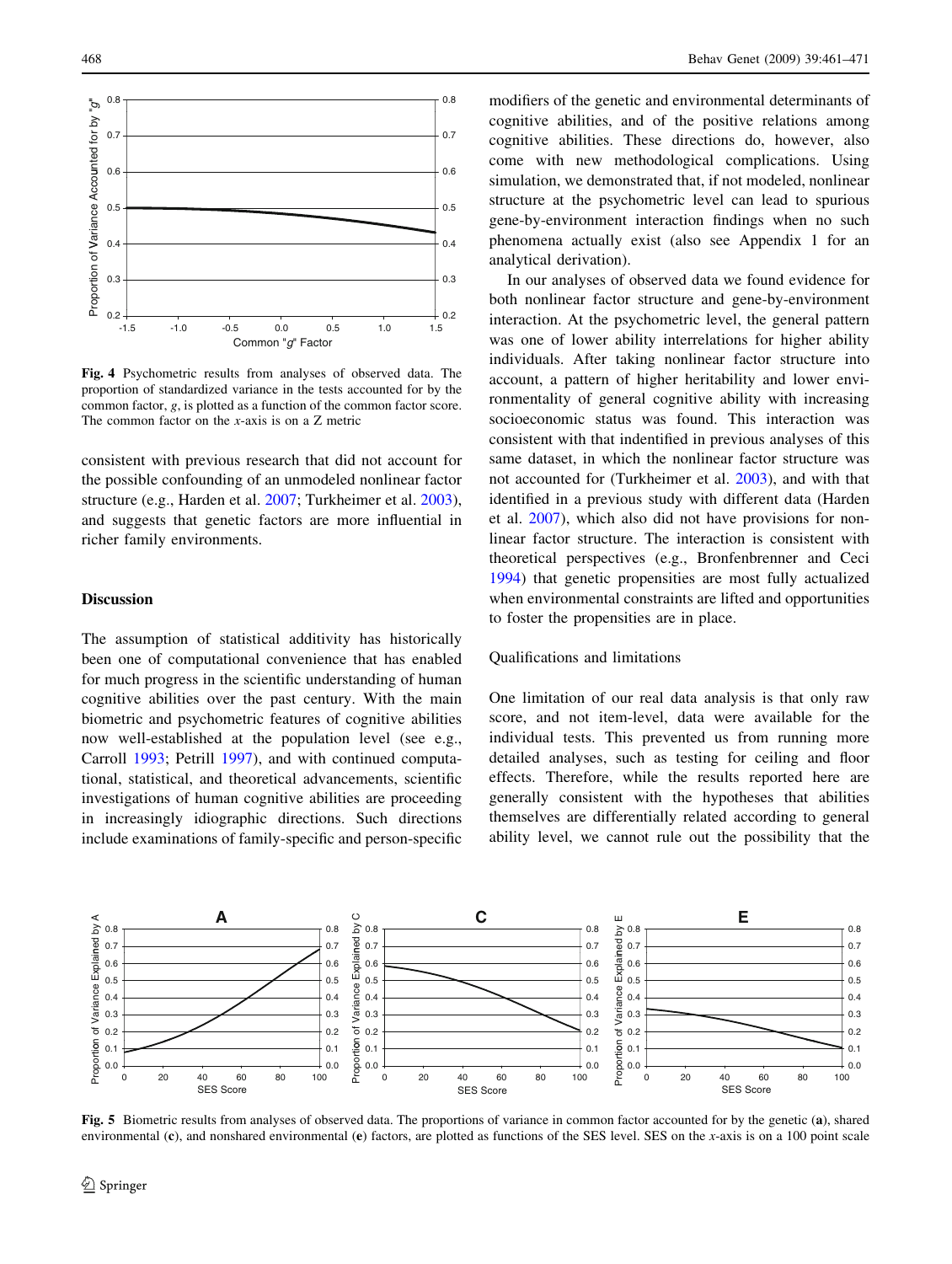nonlinear factor structure observed in these data resulted from poor properties of the measurement instruments employed. It is of note, however, that the pattern was consistent with that reported by Tucker-Drob [\(2009](#page-10-0)), which made use of item-response theory scoring of performance by an age-heterogeneous nationally representative sample (of the United States population) on carefully constructed measurement instruments.

A second limitation is that only one type of nonlinear function was considered—the quadratic function. The quadratic function was chosen for a number of reasons. First, it is the nonlinear function that is most easily implemented in structural equation modeling software, for which nonlinear functions are only beginning to be incorporated. Second, polynomial functions are well-known for being able to closely approximate many different functions within a bounded range. Third, the quadratic function is composed of a linear component and a nonlinear component, which allows for explicit testing of whether a nonlinear factor structure is advantageous above and beyond a linear factor structure. Fourth, the quadratic function is directly analogous to a linear-by-linear interaction, and can in fact be recast as the interaction of a variable with itself. It is therefore likely that for the purpose of removing bias in a linear-by-linear interaction, a quadratic term should be sufficient. Nevertheless, future research should consider the use of other sorts of nonlinear functions.

## Conclusion

Here we used simulation to demonstrate that the gene-byenvironment interaction can spuriously arise, or become obscured, when a linear psychometric model is incorrectly assumed. In an analysis of observed data, we relaxed the assumption of a linear factor structure, and were still able to detect a gene-by-environment interaction in the direction of general cognitive ability being more heritable in richer family environments. These findings suggests that previous work supportive of gene-by-environment interaction in the heritability of general cognitive ability is not artifactual. Nonetheless, our simulation results suggest that it is important to be prudent in scrutinizing linear assumptions at psychometric as well as biometric levels of analysis in future research.

<span id="page-8-0"></span>Acknowledgements A previous version of this paper was presented at the 2008 meeting of the Behavior Genetics Association in Louisville Kentucky. Elliot Tucker-Drob was supported by grant T32AG020500 from the National Institute on Aging, Paige Harden was supported by grant F31DA023751 from the National Institute on Drug Abuse, and Eric Turkheimer was supported by grant R01HD056354 from the National Institute on Child Health and Human Development.

# Appendix 1: Analytical derivation of the consequences of unmodeled nonlinearity

The following derivation makes use of the same notation used in the path diagram depicted in Figure [1](#page-1-0).

Let the true proportions of variance in the true (perfectly measured) phenotype  $(g)$  accounted for by genes, shared environment, and nonshared environment (the A, C, and E components) be represented by  $a^2$ ,  $c^2$ , and  $e^2$ , respectively. In reality, however, the phenotype is measured with some error, such that it represents both the true phenotype and error of measurement. The amount of variance in the measured phenotype that represents the true phenotype is represented as  $\lambda^2$ , and the amount that represents error of measurement is  $\sigma_{\rm u}^2$ . The intraclass correlation for the measured phenotype in twins reared together is therefore

$$
r = \frac{\lambda^2 (Z \cdot a^2 + c^2)}{\lambda^2 (a^2 + c^2 + e^2) + \sigma_u^2},\tag{A1}
$$

where  $Z$  is 1 for monozygotic twins and 0.5 for dizygotic twins.

One can then apply the familiar equations for the predicted proportional contributions of genes, shared environment, and nonshared environment (represented by  $\hat{a}^2$ ,  $\hat{c}^2$ , and  $\hat{e}^2$ respectively):

$$
\hat{a}^2 = 2(r_{mz} - r_{dz}),\tag{A2a}
$$

$$
\hat{c}^2 = r_{mz} - 2(r_{mz} - r_{dz}), \text{ and} \tag{A2b}
$$

$$
\hat{e}^2 = 1 - r_{mz},\tag{A2c}
$$

thereby producing

$$
\hat{a}^2 = \frac{\lambda^2 \cdot (a^2)}{\lambda^2 \cdot (a^2 + c^2 + e^2) + (\sigma_u^2)},
$$
\n(A3a)

$$
\hat{c}^2 = \frac{\lambda^2 \cdot (c^2)}{\lambda^2 \cdot (a^2 + c^2 + e^2) + (\sigma_u^2)}, \text{ and } \tag{A3b}
$$

$$
\hat{e}^2 = \frac{\lambda^2 \cdot (e^2) + \sigma_u^2}{\lambda^2 \cdot (a^2 + c^2 + e^2) + (\sigma_u^2)}.
$$
 (A3c)

The above equations demonstrate how the estimated proportional contributions of genes and shared environment are attenuated, and the estimated proportional contributions of nonshared environment are exaggerated when the communality of the measured phenotype is less than perfect. Of interest in the current project is how these estimates may be affected when, in reality, the communality differs according to the level of the true phenotype, but this phenomenon is not modeled, and the estimated contributions of the ACE components are instead allowed to be conditional on a variable that is correlated with the phenotype.

Suppose that, although not modeled, the nonlinear factor model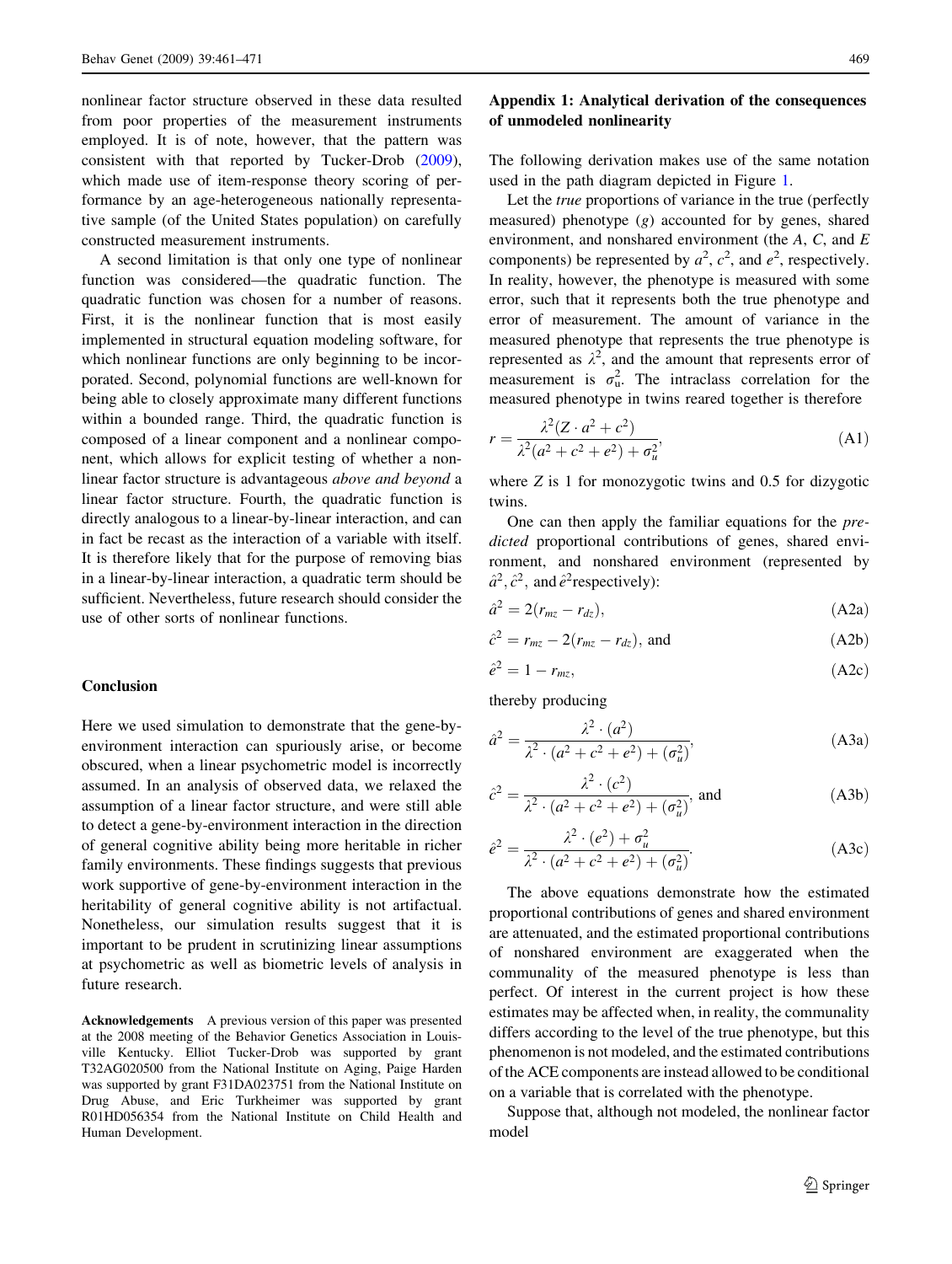$$
Y = \lambda_0 \cdot g + \lambda_1 \cdot g^2 + u,\tag{A4}
$$

holds such that  $\lambda$  (the function's derivative, Y') is a linear function of the score on the factor,  $g$ ,

$$
\lambda = \mathbf{Y}' = \lambda_0 + 2 \cdot \lambda_1 \cdot g. \tag{A5}
$$

Substituting Eq. [A5](#page-9-0) into Eqs. [A3a–A3c](#page-8-0) demonstrates how the predicted contributions of the ACE components artifactually differ according to the true score on the phenotype  $(g)$ , or as a corollary, any variable that is correlated with the phenotype (e.g., SES).

$$
\hat{a}^2 = \frac{(\lambda_0 + 2 \cdot \lambda_1 \cdot g)^2 \cdot (a^2)}{(\lambda_0 + 2 \cdot \lambda_1 \cdot g)^2 \cdot (a^2 + c^2 + e^2) + (\sigma_u^2)},
$$
 (A6a)

$$
\hat{c}^2 = \frac{(\lambda_0 + 2 \cdot \lambda_1 \cdot g)^2 \cdot (c^2)}{(\lambda_0 + 2 \cdot \lambda_1 \cdot g)^2 \cdot (a^2 + c^2 + e^2) + (\sigma_u^2)}, \text{ and } (A6b)
$$

$$
\hat{e}^2 = \frac{(\lambda_0 + 2 \cdot \lambda_1 \cdot g) \cdot (e^2) + \sigma_u^2}{(\lambda_0 + 2 \cdot \lambda_1 \cdot g)^2 \cdot (a^2 + c^2 + e^2) + (\sigma_u^2)}.
$$
 (A6c)

The following R code can be used to plot predicted values  $\hat{a}^2$ ,  $\hat{c}^2$ , and  $\hat{e}^2$  as functions of SES, under various assumed true values of  $a^2$ ,  $c^2$ , and  $e^2$ , linear  $\lambda_0$  and quadratic  $\lambda_1$  components of the factor loading, unique variance  $\sigma_{\rm u}^2$ , and the SES-phenotype relation.

```
a2 = .59c2 = .11e2 = .3010 = 111 = -.2su2 = .1ses = (-100:100)/50q = .6*ses1 = 10 + 2*11*qa2hat = ((1^2)^*(a2))^{\prime}((1^2)^*(a2 + c2 + e2) + (su2)c2hat = ((1^2)^*(c2))/(1^2)^*(a2 + c2 + e2) + (su2)e2hat = ((1^2)^*(e^2) + (su^2)) / ((1^2)^*(a2 + c2 + e2) + (su2)plot(ses,1/(1 + su2), ylim = c(.2,1),
 type = '1')
plot(ses, a2hat, type = 'l'', ylim= c(.1, .8), col = 'red')lines(ses, c2hat, type = 'l''.'', col)= 'dark blue')
lines(ses, e2hat, type = '1', col
  = 'orange')
```
## References

<span id="page-9-0"></span>Ackerman PL, Beier ME, Boyle MO (2005) Working memory and intelligence: the same or different constructs? Psychol Bull 131:30–60

- Anderson M (1992) Intelligence and development: a cognitive theory. Blackwell, Oxford, England
- Anderson M (2001) Annotation: conceptions of intelligence. J Child Clin Psychol Psychiatry 42:287–298
- Bauer DJ (2005) The role of nonlinear factor-to-indicator relationships in tests of measurement equivalence. Psychol Methods 10:305–316
- Bouchard TJ Jr, McGue M (2003) Genetic and environmental influences on human psychological differences. J Neurobiol 54:4–45
- Bronfenbrenner U, Ceci SJ (1994) Nature-nurture reconceptualized in developmental perspective: a bioecological model. Psychol Rev 101:568–586
- Carroll JB (1993) Human cognitive abilities: a survey of factoranalytic Studies. Cambridge University Press, New York
- Detterman DK, Daniel MH (1989) Correlations of mental tests with each other and with cognitive variables are highest for low-IQ groups. Intelligence 13:349–359
- Eaves L, Erkanli A (2003) Markov Chain Monte Carlo approaches to analysis of genetic and environmental components of human developmental change and  $G \times E$  interaction. Behav Genet 33:279–299
- Harden KP, Turkheimer E, Loehlin JC (2007) Genotype-by-environment interaction in adolescents' cognitive aptitude. Behav Genet 37:273–283
- Klein A, Moosbrugger H (2000) Maximum likelihood estimation of latent interaction effects with the LMS method. Psychometrika 65:457–474
- Li S-C, Lindenberger U, Hommel B, Aschersleben G, Prinz W, Baltes PB (2004) Transformations in the couplings among intellectual abilities and constituent cognitive processes across the life span. Psychol Sci 15:155–163
- Loehlin JC, Harden KP, Turkheimer E (2009) The effects of assumptions about parental assortative mating and genotypeincome correlation on estimates of genotype-environment interaction in the National Merit Twin Study. Behav Genet 39:165–169
- Lubinski D, Humphreys LG (1990) Assessing spurious ''moderator effects'': Illustrated substantively with the hypothesized (''synergistic'') relation between spatial and mathematical ability. Psychol Bull 107:385–393
- MacCallum RC, Mar CM (1995) Distinguishing between moderator and quadratic effects in multiple regression. Psychol Bull 118:405–421
- McArdle JJ, Ferrer-Caja E, Hamagami F, Woodcock RW (2002) Comparative longitudinal multilevel structural analyses of the growth and decline of multiple intellectual abilities over the lifespan. Dev Psychol 38:115–142
- Muthén B, Asparouhov T (2003). Modeling interactions between latent and observed continuous variables using maximumlikelihood estimation in Mplus (Version 1). Retrieved October 2008 from [http://www.statmodel.com/mplus/examples/webnote.](http://www.statmodel.com/mplus/examples/webnote.html) [html](http://www.statmodel.com/mplus/examples/webnote.html)
- Muthén LK, Muthén BO (1998–2007) Mplus user's guide, 5th edn. Muthén & Muthén, Los Angeles, CA
- Neale MC (1998) Modeling interaction and nonlinear effects with Mx: a general approach. In: Marcoulides G, Schumacker R (eds) Interaction and non-linear effects in structural equation modeling. Erlbaum, Hillsdale, NJ, pp 43–61
- Pearson K (1903) On the inheritance of the mental and moral characters in man, and its comparison with the inheritance of the physical characters. J Anthropol Inst Great Britain Ireland 33:179–237
- Petrill SA (1997) Molarity versus modularity of cognitive functioning? A behavioral genetic perspective. Curr Dir Psychol Sci 6:96–99